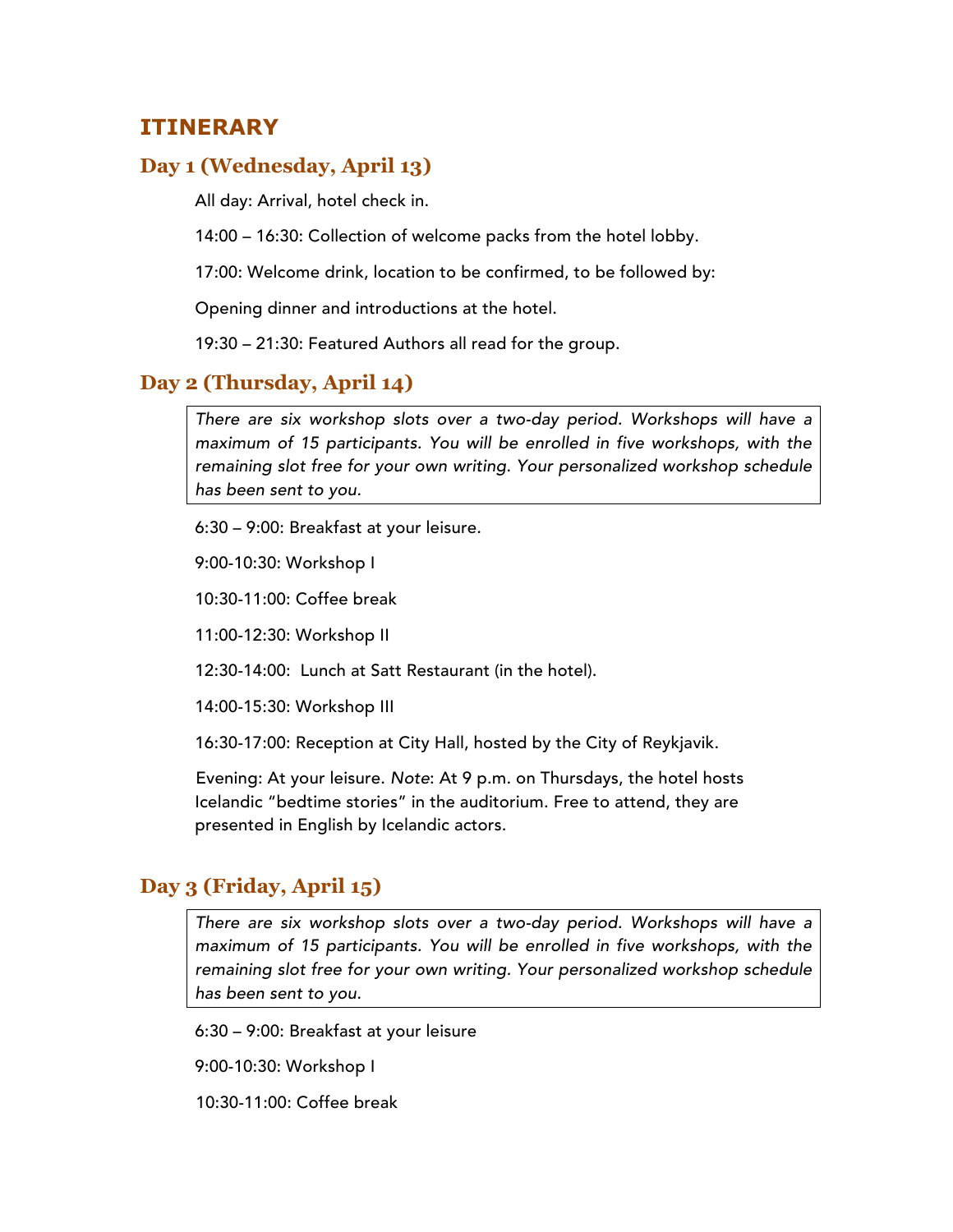11:00-12:30: Workshop II

12:30-14:00: Lunch at Satt Restaurant (in the hotel).

14:00-15:30: Workshop III

16:15-18:00: Guided Literary Walking Tour of Reykjavik. Sponsored by Reykjavik UNESCO City of Literature.

18:00-19:00 International Festival of Authors, Canadian authors reading at the musuem

Evening: At your leisure. (Feel free to stay downtown after the tour and make your own way back to the hotel when you wish.)

## **Day 4 (Saturday, April 16)**

6:30 - 8:00: Breakfast at your leisure.

All day (approx 8:00 – 18:00): Special literary-themed tour led by an Icelandic author. You will either be on the Golden Circle tour or Literary Borgarfjörður.

On the Golden Circle tour we will visit:

Skálholt: From 1056 to 1785, Skálholt was one of two episcopal sees in Iceland, making it a cultural and political centre. Iceland's first official school was founded here. In 1550, Iceland's last Catholic bishop, Jón Arason, was executed here along with his two sons. We'll likely have a short talk by an Icelandic author here (and refreshments).

Geysir geothermal area: This is one of the most popular spots in Iceland. In this area of bubbling hot springs, you'll find the original Geysir that lent its name for the world's geysers. Its eruptions are notoriously unreliable, but next door neighbour Strokkur explodes with reliability every few minutes or so, guaranteeing a terrific show.

Lunch at Hotel Geysir.

Gullfoss waterfall: This majestic waterfall cascades over two levels of the Hvitá River. The waterfall is 32 metres (105 feet) high, and spills into a canyon that is up to 70 metres (230 feet) deep.

Þingvellir National Park: Þingvellir is a place of historical and geological importance. It is the site of Iceland's first parliament, the Alþing, which was established in AD 930. Þingvellir is also a place where the North American and European tectonic plates are slowly separating at a rate of about 1 centimetre per year.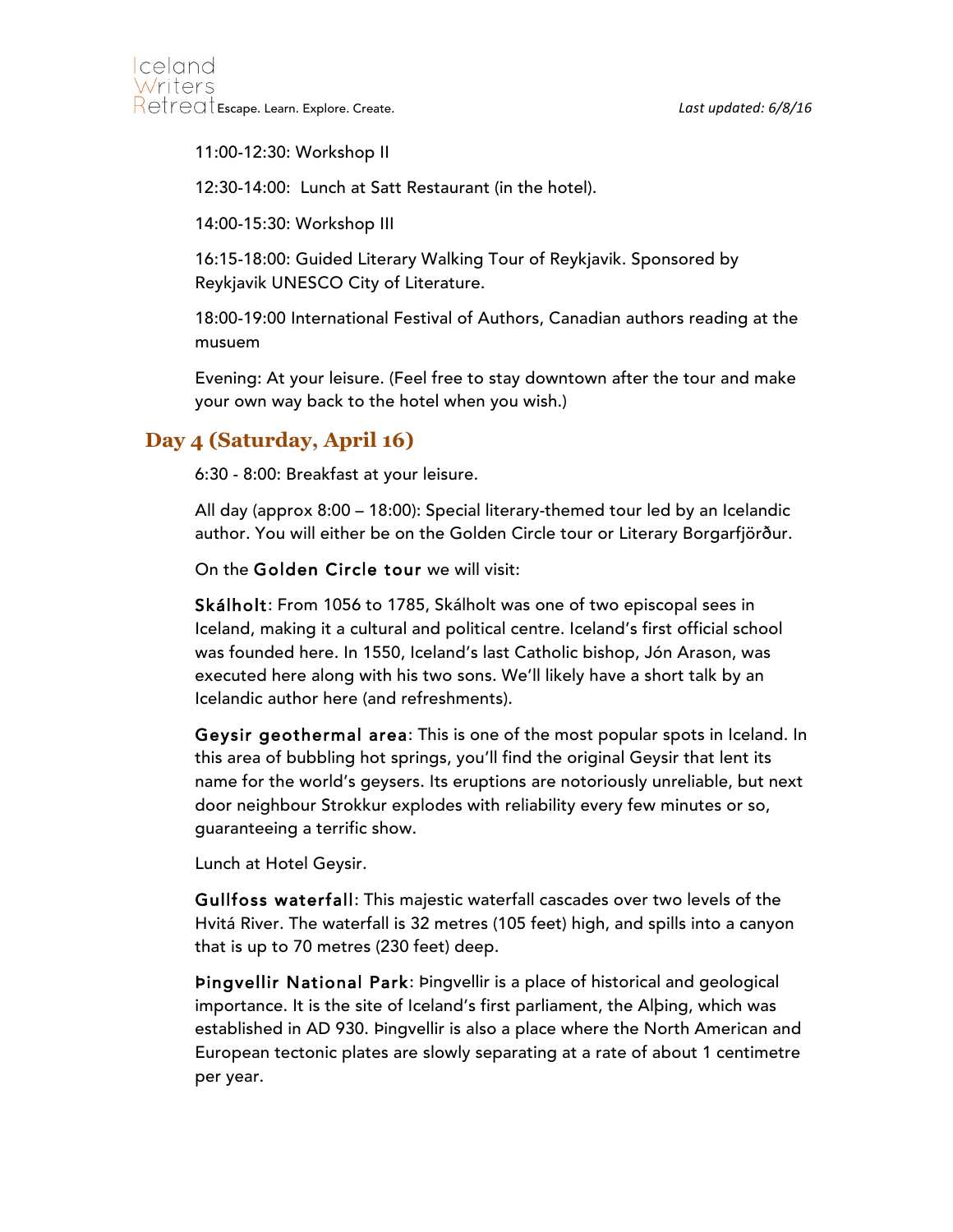

Kjarvalsstaðir: The newly refurbished art gallery dedicated to the work of Iceland's most well known artist, Jóhannes S. Kjarval. Reading by author and poet Steinunn Sigurðardóttir.

The Literary Borgarfjörður is a new tour we are creating for the IWR. We still have to confirm the exact schedule, but we will travel west to the Borarfjörður region, and visit:

Gljúfrasteinn: The home and workplace of Nobel Prize winning author Halldór Laxness (1902-1998), with reading by an Icelandic author.

Hraunfossar and Barnafoss waterfalls: The Hraunfossar "lava" waterfalls seem to appear as if by magic, emerging from under a lava field and tumbling into the Hvítá River. Nearby Barnafoss bears the name "Children's Waterfall" after two children are said to have perished here falling off a natural bridge across the water.

#### Lunch.

Reykholt: This is one of the most important historical sites in Iceland. This area was the home of 13<sup>th</sup> century writer and chieftain Snorri Sturluson. Reykholt features a medieval centre, a church, and Snorralaug — Snorri's hot pool, possibly the oldest preserved constructions in Iceland. We'll listen to a talk here and enjoy some refreshments.

Deildartunguhver: Europe's most powerful hot spring.

20:30 - late: Pub night at a location in downtown Reykjavík, with live music and readings by local authors.

#### **Day 5 (Sunday, April 17)**

6:30 – 9:00: Breakfast at your leisure

9:00 – 10:30: Roundtable Q&A with featured writers (in hotel auditorium)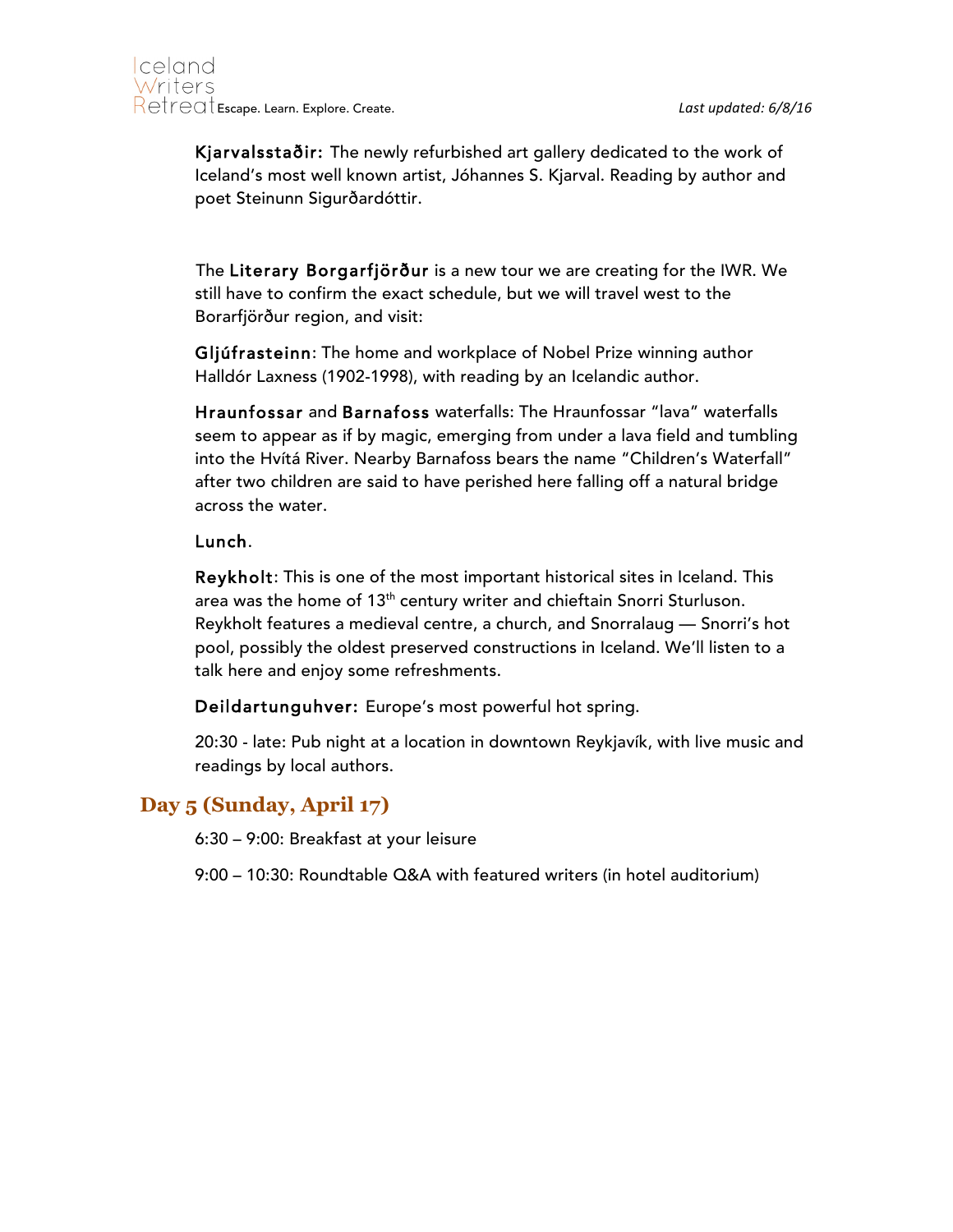# **RELAX AND WRITE - optional extension**

## **Sunday, April 17**

Afternoon: Free time for writing and exploring

13:00: Return trip to Blue Lagoon (for those who purchased tickets upon registration.)

19:00: Dinner at Kolabrautin restaurant in the Harpa Concert Hall.

### **Monday, April 18**

6:30 – 9:00: Breakfast at your leisure. We'll have a sign up sheet at breakfast for those who wish to read at the open mike night.

Day: Free time for writing and exploring

19:00: Dinner at Skólabrú restaurant, with open mike night for those who wish to read from their work.

#### **Tuesday, April 19**

6:30 – 9:00: Breakfast at your leisure. Check out by 14:00 and departure.